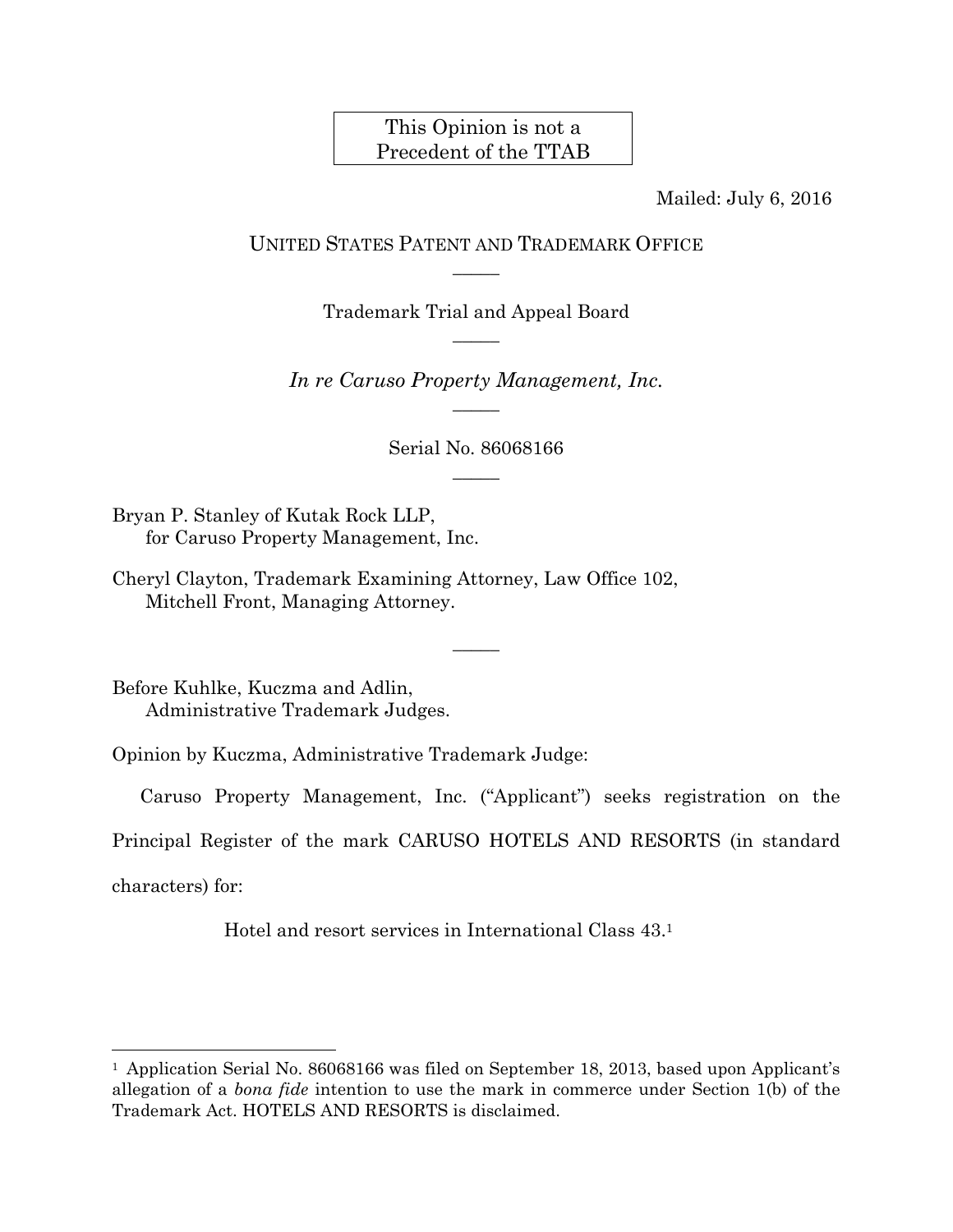The Trademark Examining Attorney has refused registration of Applicant's mark under Section 2(e)(4), 15 U.S.C.  $\S 1052(e)(4)$ , on the ground that the applied-for mark is primarily merely a surname.

After the Trademark Examining Attorney made the refusal final, Applicant appealed to this Board. Applicant and the Trademark Examining Attorney have filed briefs. For the following reasons, we affirm the refusal to register.

I. Evidentiary Issue

Applicant submitted with its appeal brief an article from *Wikipedia* regarding a song entitled "Caruso" that was not previously made of record (*see* Exhibit A to Applicant's Brief). The Trademark Examining Attorney objects to this evidence on the ground that it is untimely.

Trademark Rule 2.142(d), 37 CFR 2.142(d), provides that the record in the application should be complete prior to the filing of an appeal, and that the Board will ordinarily not consider additional evidence after the appeal is filed. Accordingly, given Applicant's untimely submission of Exhibit A with its brief, the Trademark Examining Attorney's objection is sustained, and we have not considered this evidence.

## II. Section 2(e)(4) Primarily Merely a Surname

The primary significance of the mark to the purchasing public determines whether it is primarily merely a surname. *In re Hutchinson Technology, Inc.*, 852 F.2d 552, 7 USPQ2d 1490, 1492 (Fed. Cir. 1988); *Miller v. Miller*, 105 USPQ2d 1615, 1619 (TTAB 2013); *In re Binion*, 93 USPQ2d 1531, 1537 (TTAB 2009).

- *2* -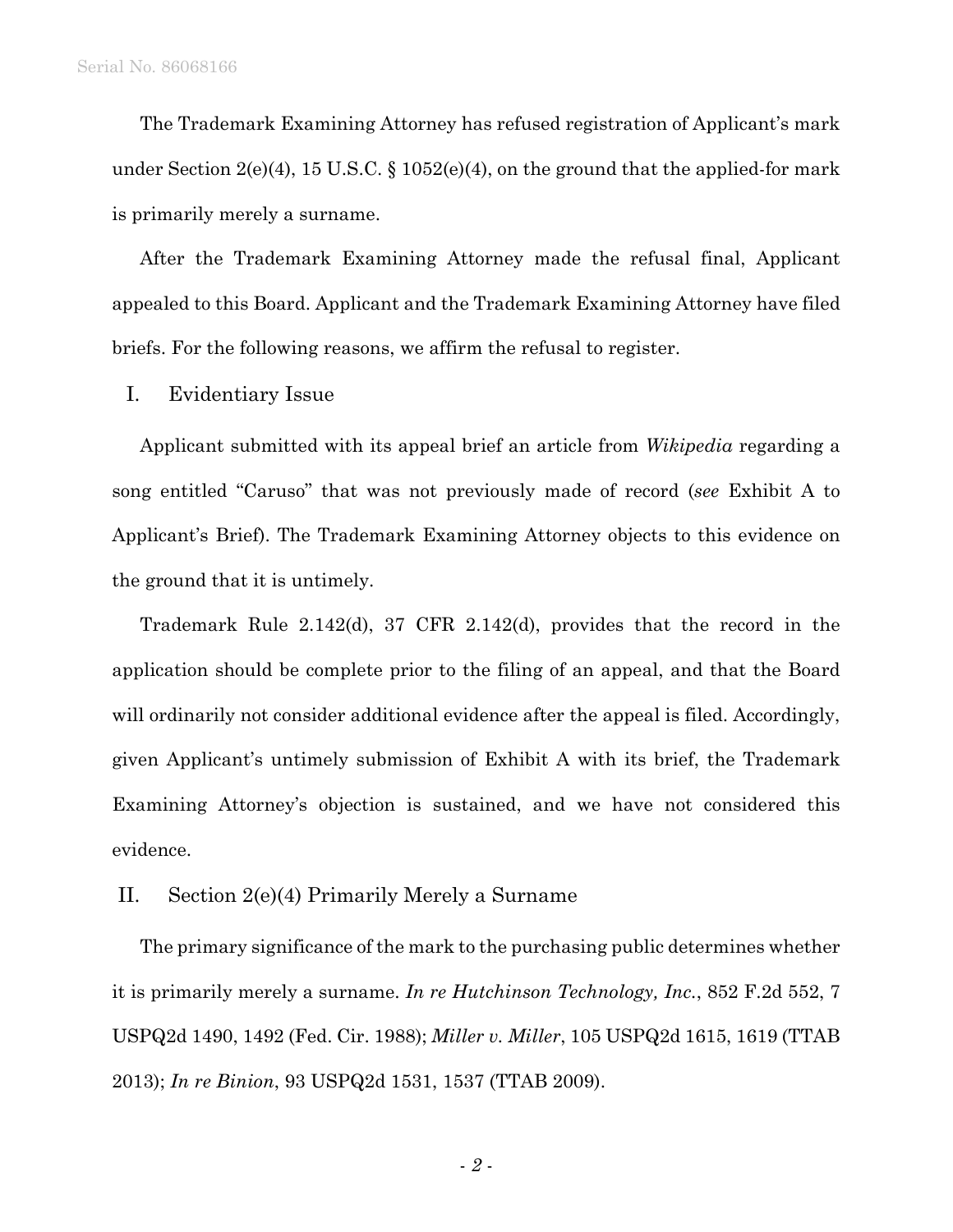$\overline{a}$ 

The question whether a word sought to be registered is primarily merely a surname can only be resolved on a case by case basis focusing on the term's primary significance to the purchasing public. *In re Etablissements Darty et Fils*, 759 F.2d 15, 225 USPQ 652, 654 (Fed. Cir. 1985). The USPTO has the burden of establishing a *prima facie* case that a term is primarily merely a surname. *Id. at* 653. If the trademark examining attorney makes that showing, then we must weigh all of the evidence from the trademark examining attorney and the applicant, to determine ultimately whether the mark is primarily merely a surname. *See In re Joint-Stock Co. "Baik,"* 84 USPQ2d 1921, 1922 (TTAB 2007); *In re Sava Research Corp*., 32 USPQ2d 1380, 1381 (TTAB 1994). If there is any doubt, we must resolve it Applicant's favor. *See In re Benthin Management GmbH*, 37 USPQ2d 1332, 1334 (TTAB 1995).

The Trademark Examining Attorney submitted a computerized research report showing that CARUSO ranks as the 1,621st "most popular last name" in the United States and that 23,919 persons in the United States share the surname CARUSO;<sup>2</sup> a dictionary definition for "Caruso, Enrico" an Italian operatic tenor who died in 1921;<sup>3</sup> a page from a surname dictionary showing that CARUSO is an American surname of Italian origin;4 and excerpts from the White Pages (*www.whitepages.com*) indicating

<sup>2 7/21/2014</sup> Office Action p. 6, HowManyOfMe.com from *http://howmanyofme.com/search/* 07/21/2014.

<sup>3 12/22/2013</sup> Office Action, p. 4, *Dictionary.com* Unabridged. Based on the Random House Dictionary, © Random House, Inc. 2013.

<sup>4</sup> Attachment to Examiner's Brief. The Examining Attorney's request that the Board take judicial notice of the dictionary definition for the surname "Caruso" from the Oxford University Press 2003, *Dictionary of American Family Names,* Volume One A-F, is granted. The Board may take judicial notice of dictionary evidence. *University of Notre Dame du Lac*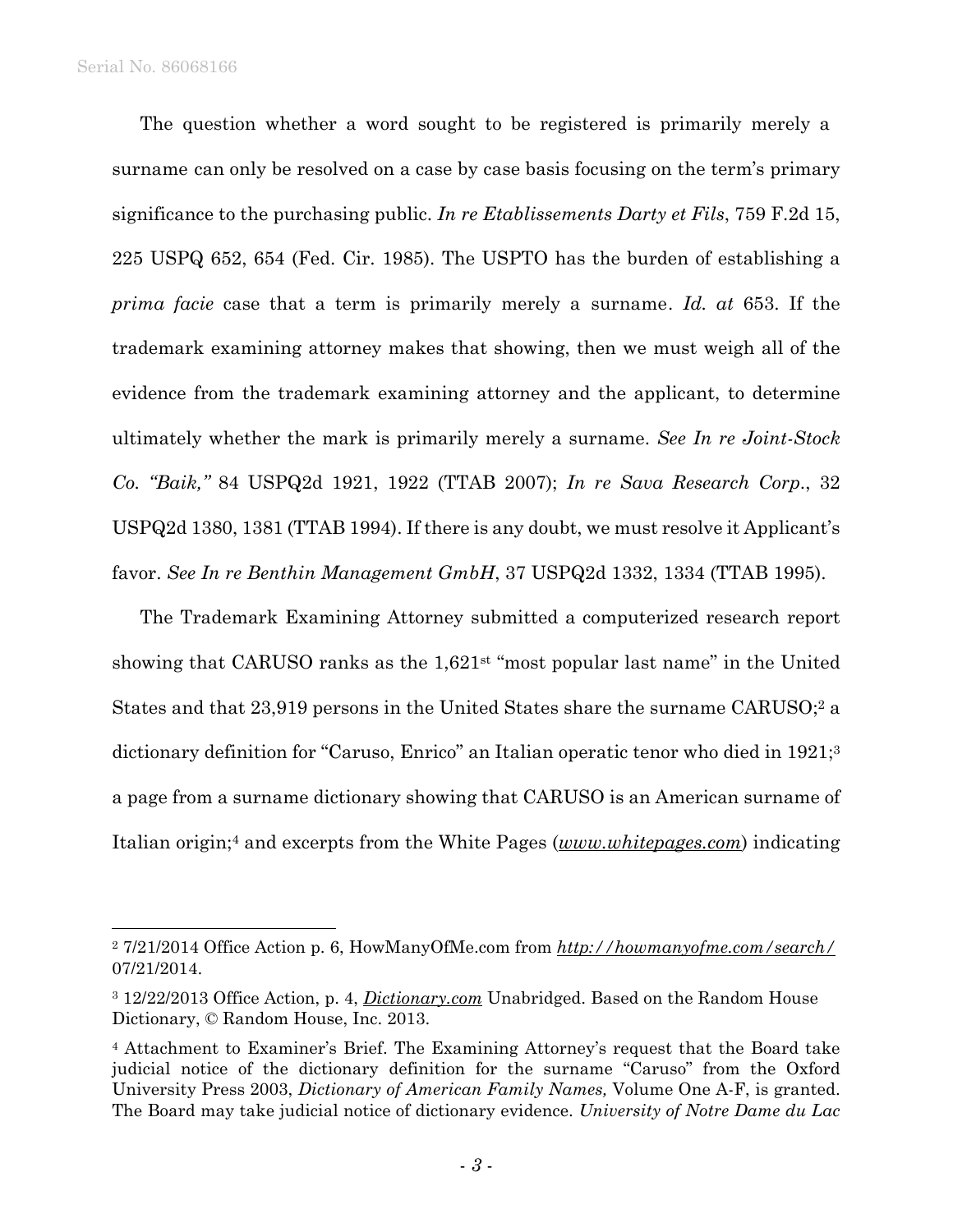"100 results for Caruso" and listing the names of fourteen people across the country with the surname CARUSO.<sup>5</sup> Additionally, the listing of "Caruso" in *Wikipedia* shows that one of its meanings is that of a surname.6

Applicant argues that even if approximately 24,000 people have the surname Caruso, it is less than one-hundredth of one percent of the approximately 320 million people in the United States. Therefore, while admitting that "Caruso" is a surname, Applicant contends that CARUSO is a relatively rare surname.7

The issue of determining whether a surname is common or rare is not determined solely by comparing the number of listings of the surname with the total number of listings, because given the large number of different surnames in the United States, even the most common surname would represent only a small fraction of the population. *In re Gregory*, 70 USPQ2d 1792, 1795 (TTAB 2004). Moreover, even rare surnames may be unregistrable and there is no minimum number of directory listings required to establish a *prima facie* case for refusal of registration. *See In re Industrie Pirelli Societa per Azioni*, 9 USPQ2d 1564, 1566 (TTAB 1988). In view of the evidence submitted and Applicant's admission of the surname significance of CARUSO, "Caruso" is a surname.

l

*v. J. C. Gourmet Food Imports Co.,* 213 USPQ 594 (TTAB 1982), *aff'd,* 703 F.2d 1372, 217 USPQ 505 (Fed. Cir. 1983). *See also* TBMP § 1208.04 (June 2016).

<sup>5 12/22/2013</sup> Office Action, pp. 6-8, White Pages from *http://www.whitepages.com/name/ caruso/* 12/22/2013.

<sup>6 7/21/2014</sup> Final Office Action, p. 5, from *Wikipedia http://en.wikipedia.org/wiki/Caruso* 07/21/2014.

<sup>7</sup> Applicant's Brief p. 6 (4 TTABVUE 7).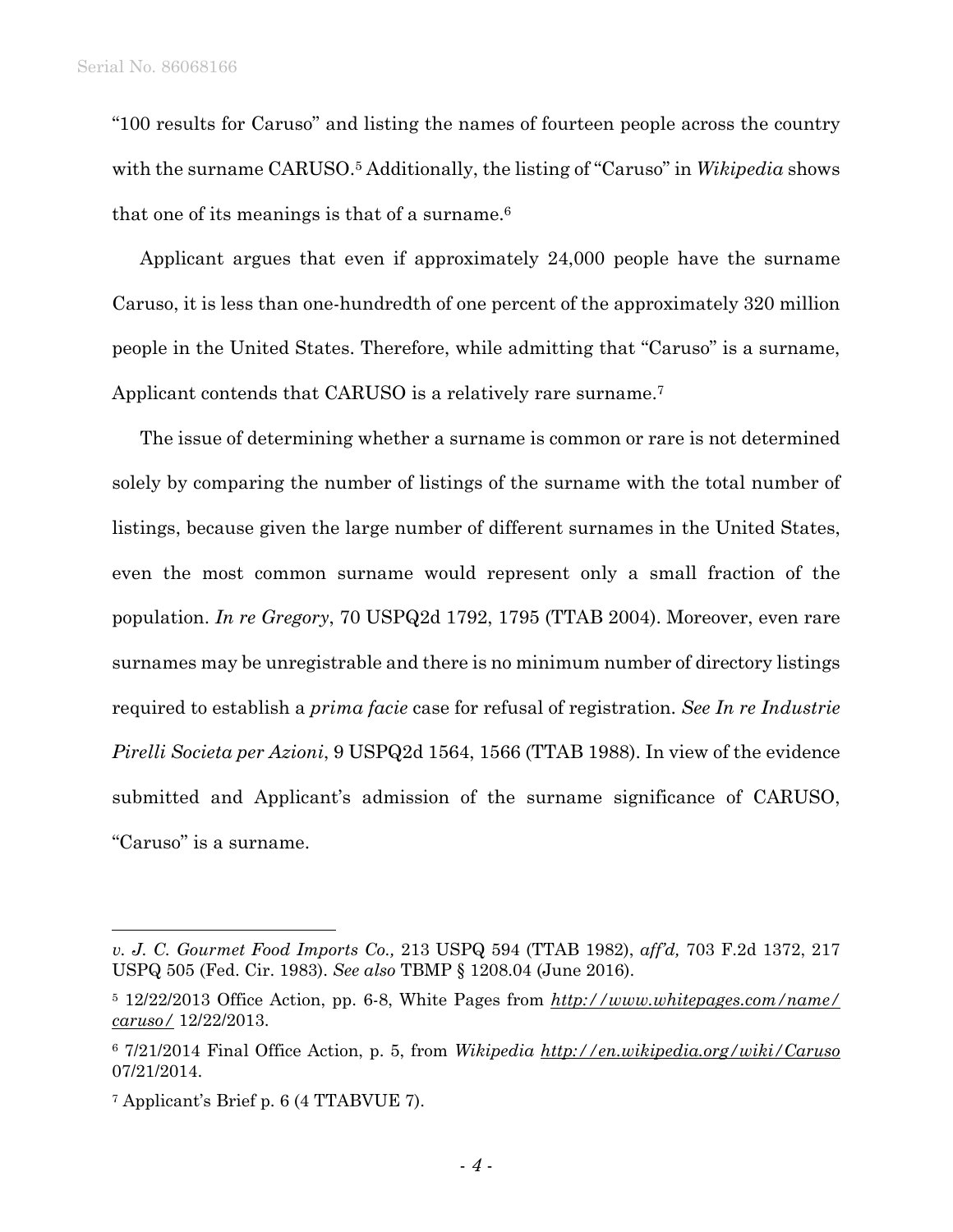Applicant contends that even though CARUSO is the surname of one of its principals this does not establish that the applied-for mark is viewed primarily as a surname by the relevant purchasing public.<sup>8</sup> Applicant notes that consumers rarely know the names of the principals of a corporation, pointing out that the Trademark Examining Attorney provided no evidence that the consuming public is even aware of the connection between Applicant and Mr. Caruso.9 However, in this case, CARUSO is not only the surname of Applicant's principal, it is also the most important part of the Applicant's trade name, Caruso Property Management, Inc., and more importantly, of Applicant's involved mark, and in both it is used as surnames are typically used in trade names with similar structures.

The evidence from the *Dictionary of American Family Names* indicates that CARUSO is an Italian word for a

> "nickname from *caruso* 'close-cropped'…" and "[t]his word was also used in the more general sense 'boy', 'lad', since in the Middle Ages young men of fashion sometimes wore their hair much shorter than was the prevailing style. In the Girgenti area of Sicily the term was a metonymic occupational name for a worker in the sulfur pits, since such workers were required to wear their hair short."10

The *Wikipedia* evidence also refers to

 $\overline{a}$ 

<sup>8</sup> Applicant's Brief pp. 5-6 (4 TTABVUE 6-7); Examining Attorney's Appeal Brief (6 TTABVUE 7).

<sup>9</sup> Applicant's Brief pp. 6-7 (4 TTABVUE 7-8).

<sup>10</sup> *See* attachment to Examining Attorney's Appeal Brief from *Dictionary of American Family Names*, Oxford University Press 2003 (6 TTABVUE 13-16).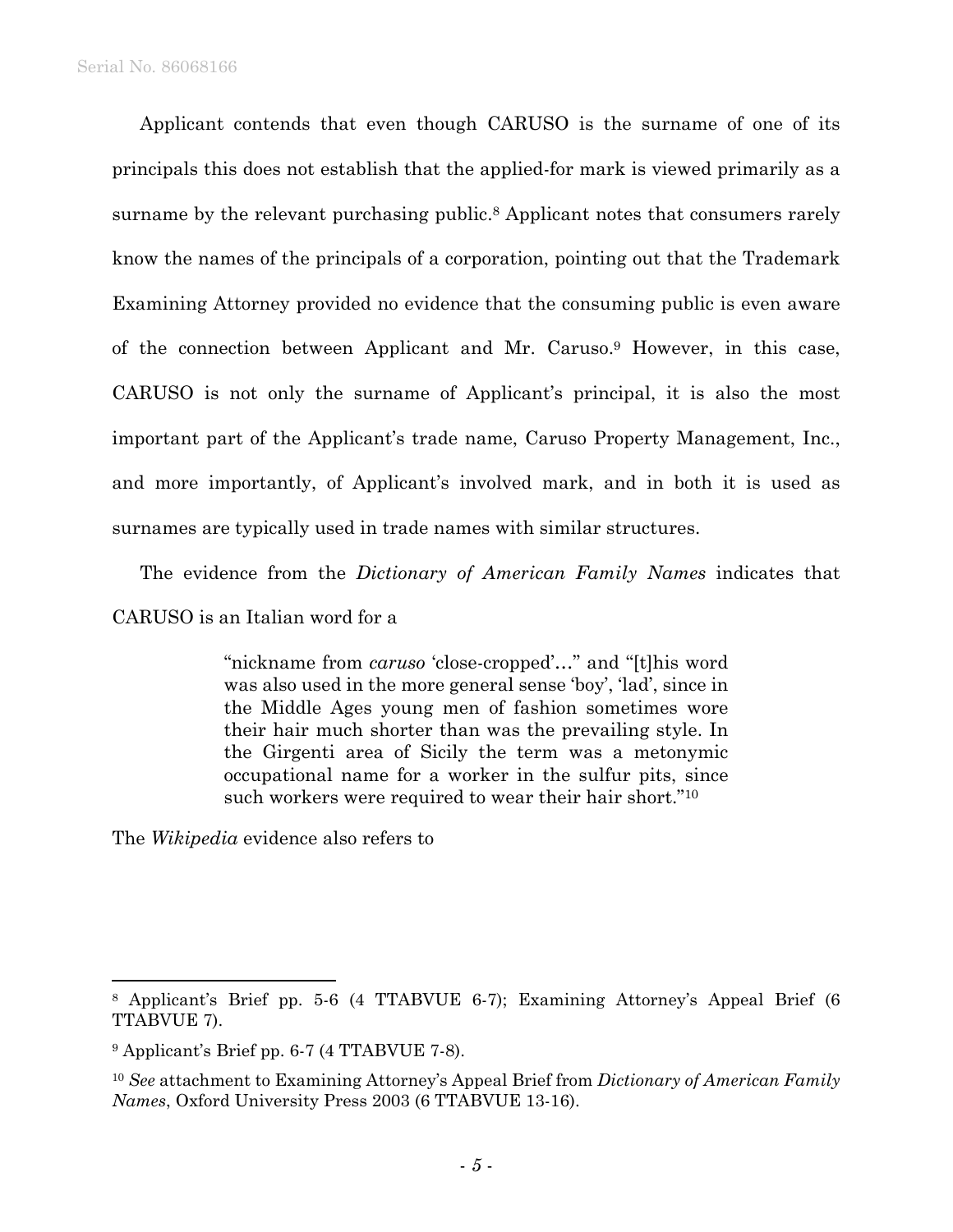1

"'caruso' (uncapitalized), as an Italian noun derived from the Sicilian language referring to 'dear boy' as a reference to a mine laborer."11

When, as here, the term has a meaning in a foreign language, we consider the meaning's significance in the United States. *In re Isabella Fiore LLC*, 75 USPQ 1564, 1568 (TTAB 2005). The doctrine should be applied only when it is likely that the ordinary American purchaser would stop and translate the word into its English equivalent. *Palm Bay Imports Inc. v. Veuve Clicquot Ponsardin Maison Fondee En 1772*, 396 F.3d 1369, 73 USPQ2d 1689, 1696 (Fed. Cir. 2005) (Citations and internal quotation marks omitted). If there is a readily recognized meaning of the term apart from its surname significance, registration should be granted. *Cf. In re Nelson Souto Major Piquet*, 5 USPQ2d 1367, 1367-68 (TTAB 1987) (fact that "Piquet" was "the name of a relatively obscure card game is unlikely to be known to purchasers and is certainly not the ordinary meaning of the term).

Here, few people could be expected to know that the surname "Caruso" derives from "caruso," an Italian/Sicilian historical noun referring to "boy" in the general sense and to "dear boy" as a reference to a historical mine laborer. That the surname "Caruso" also has this obscure meaning does not detract from its primary surname significance. Many surnames of foreign origin have obscure meanings which lose out to the primary surname significance. *See In re Spirits International N.V.*, 86 USPQ2d 1078, 1085 (TTAB 2008); *In re Isabella Fiore LLC*, 75 USPQ 1564, 1568 (TTAB 2005); *In re Advanced Spine Fixation Systems, Inc.*, 25 USPQ2d 1367, 1369 (TTAB 1992).

<sup>11 7/21/2014</sup> Final Office Action, p. 5. *Wikipedia*; Applicant's Brief p. 6 (4 TTABVUE 7).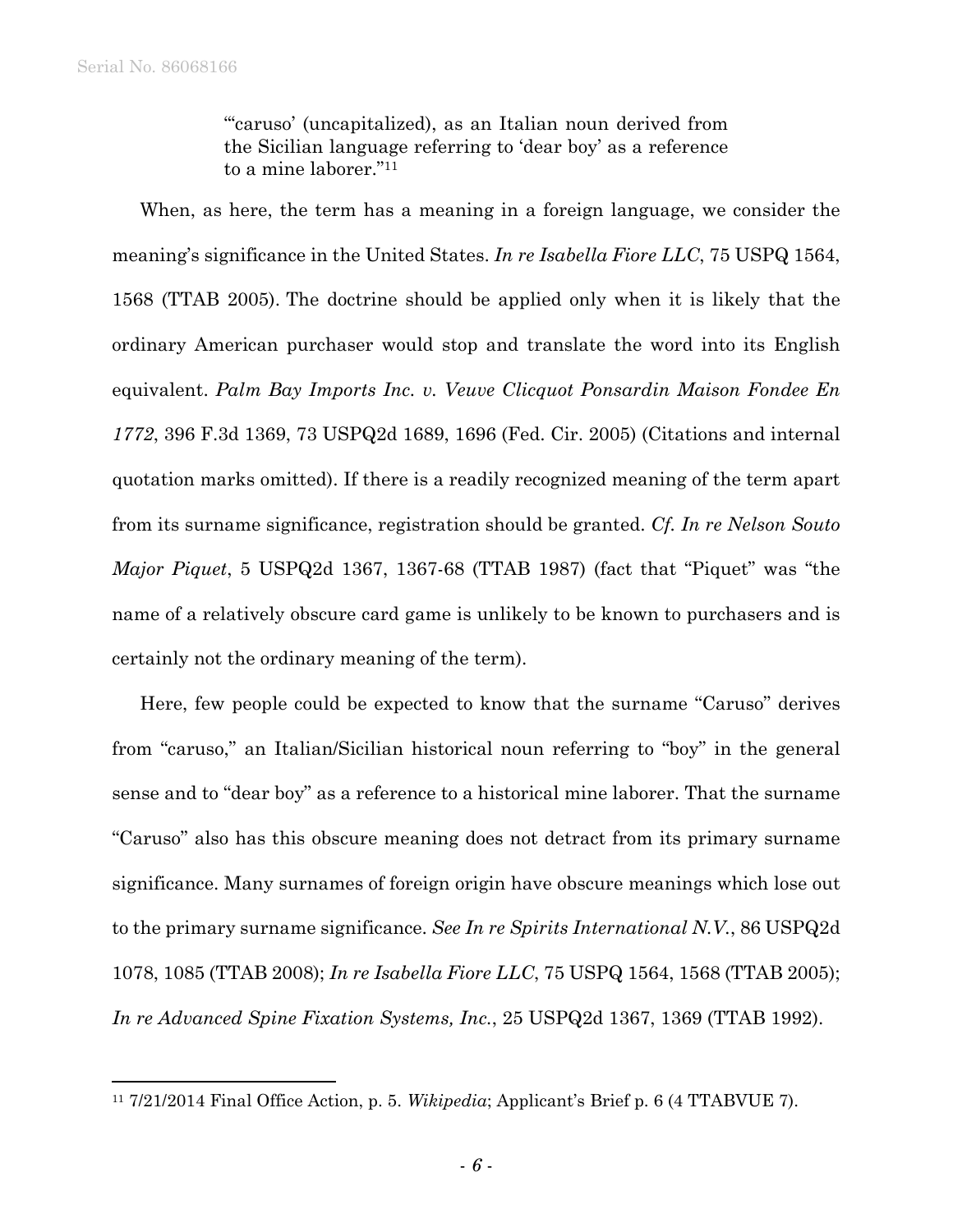1

When CARUSO is used for the name of a hotel, it would be much more likely to be perceived as a surname, perhaps the owner's, than as conveying that a "dear boy" operates or provides the name for the hotel. In short, the absence of evidence showing that CARUSO has a readily recognized meaning apart from its surname significance favors a finding that it is a primarily merely a surname.

Lastly, Applicant contends that its mark is not primarily merely a surname because CARUSO identifies Enrico Caruso, "1873-1921 an outstanding Italian operatic tenor."12 However, the fact that an individual is famous in a particular field generally will not dissipate the term's primary significance as a surname. *See In re Binion*, 93 USPQ2d at 1537-38; *In re Thermo LabSystems, Inc.*, 85 USPQ2d 1285, 1289 (TTAB 2007). There is a difference between being an individual that has made a historically significant contribution and being an individual that has achieved such renown as to become an historical figure. *In re Thermo LabSysems, Inc.*, 85 USPQ2d at 1289. The evidence of record does not support that the primary significance of CARUSO for Applicant's hotel and resort services is Enrico Caruso.

In considering the mark as a whole, we find that the wording HOTELS AND RESORTS does not change the significance of the mark. Combining a surname, such as CARUSO, with the generic name for the goods and/or services, *i.e.*, HOTELS AND RESORTS, does not overcome the mark's surname significance. *See In re Woolley's* 

<sup>12 12/22/2013</sup> Office Action p. 4, from *Dictionary.com* based on Collins English Dictionary-Complete & Unabridged 10th Edition, 2009 © William Collins Sons & Co. Ltd. 1979, 1986 © HarperCollins Publishers 1998, 2000, 2003, 2005, 2006, 2007, 2009 and Random House Dictionary, ©Random House, Inc. 2013. Applicant's Brief p. 7 (4 TTABVUE 8).